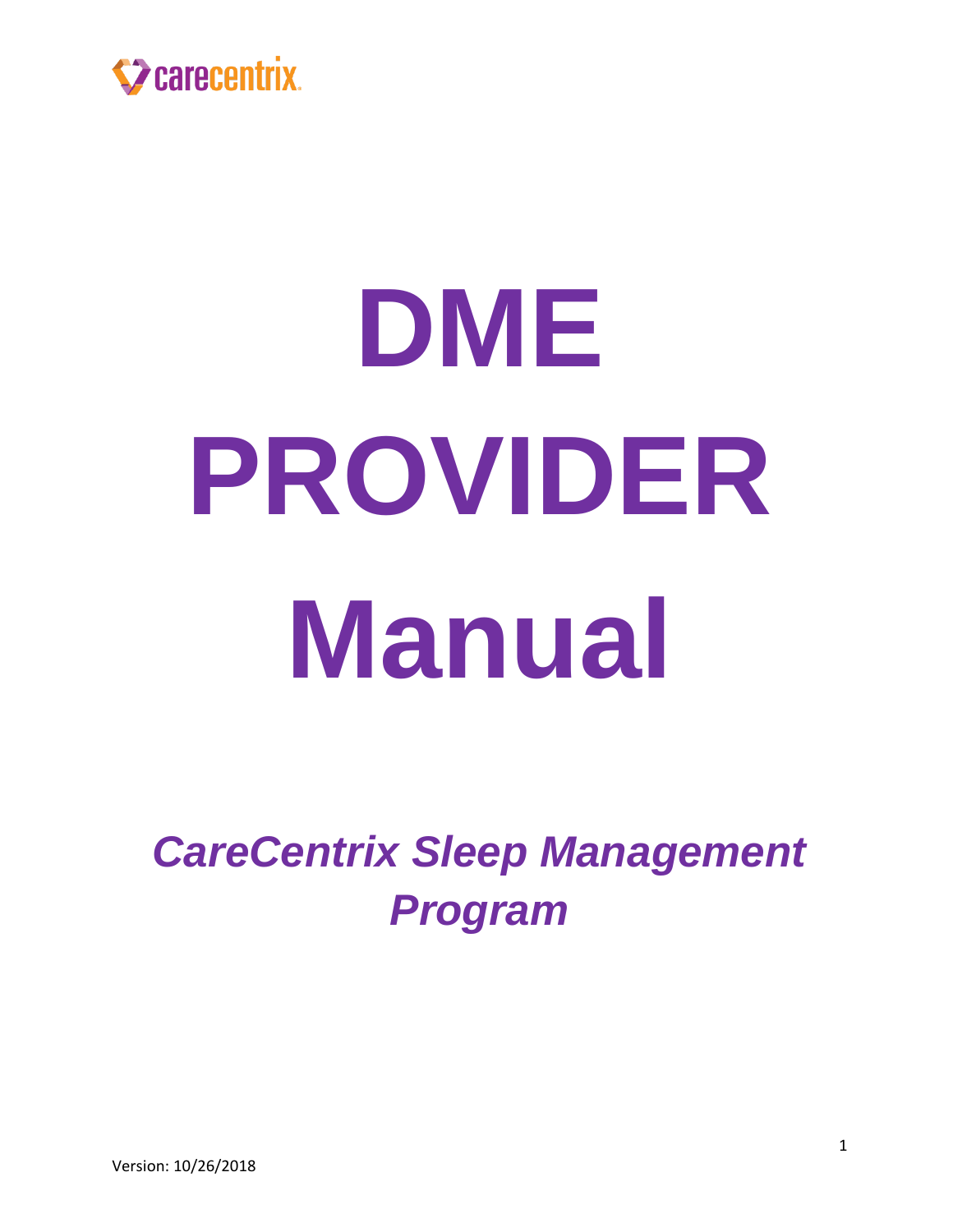

# **DME Provider Manual CareCentrix Sleep Management Program**

The CareCentrix Sleep Management Program is a program administered by CareCentrix designed to improve the overall quality of sleep services. The program requires prior authorization for sleep diagnostic services in addition to providing the ongoing oversight and adherence management of patients on sleep therapy. CareCentrix network providers will be the exclusive provider of PAP therapy and supplies for CareCentrix Sleep Management Program members. This manual will outline the process for providing PAP therapy and supplies, in addition to explaining the requirements for adherence monitoring and the continued authorization for the provision of equipment and supplies.

## **Obtaining Authorization for PAP Therapy Devices**

#### **Authorization Overview**

PAP Therapy devices are authorized in monthly rental units, with the monthly rental units resulting in ownership of the device.

The initial authorization of a PAP Therapy device includes 3 rental units and also includes the authorization of the associated supplies. At the end of the initial 90 day trial period, patient adherence data will be reviewed by CareCentrix to assess if adherent use of the PAP Therapy device is being achieved. If a member is adherent, the remaining rental units will be authorized by CareCentrix.

The CareCentrix Sleep Management Program allows for a member who is borderline adherent to obtain a one month authorization extension. In this scenario, a new authorization number will be generated authorizing 1 rental unit. Adherence must be reevaluated in 30 days. If adherent at that time, the remaining rental units will be authorized with a new authorization number.

As always, remember that authorization is not a guarantee of payment. Payment will be subject to, among other things, the customer's eligibility and benefits on the date of service. For more information, see the CareCentrix Provider Manual.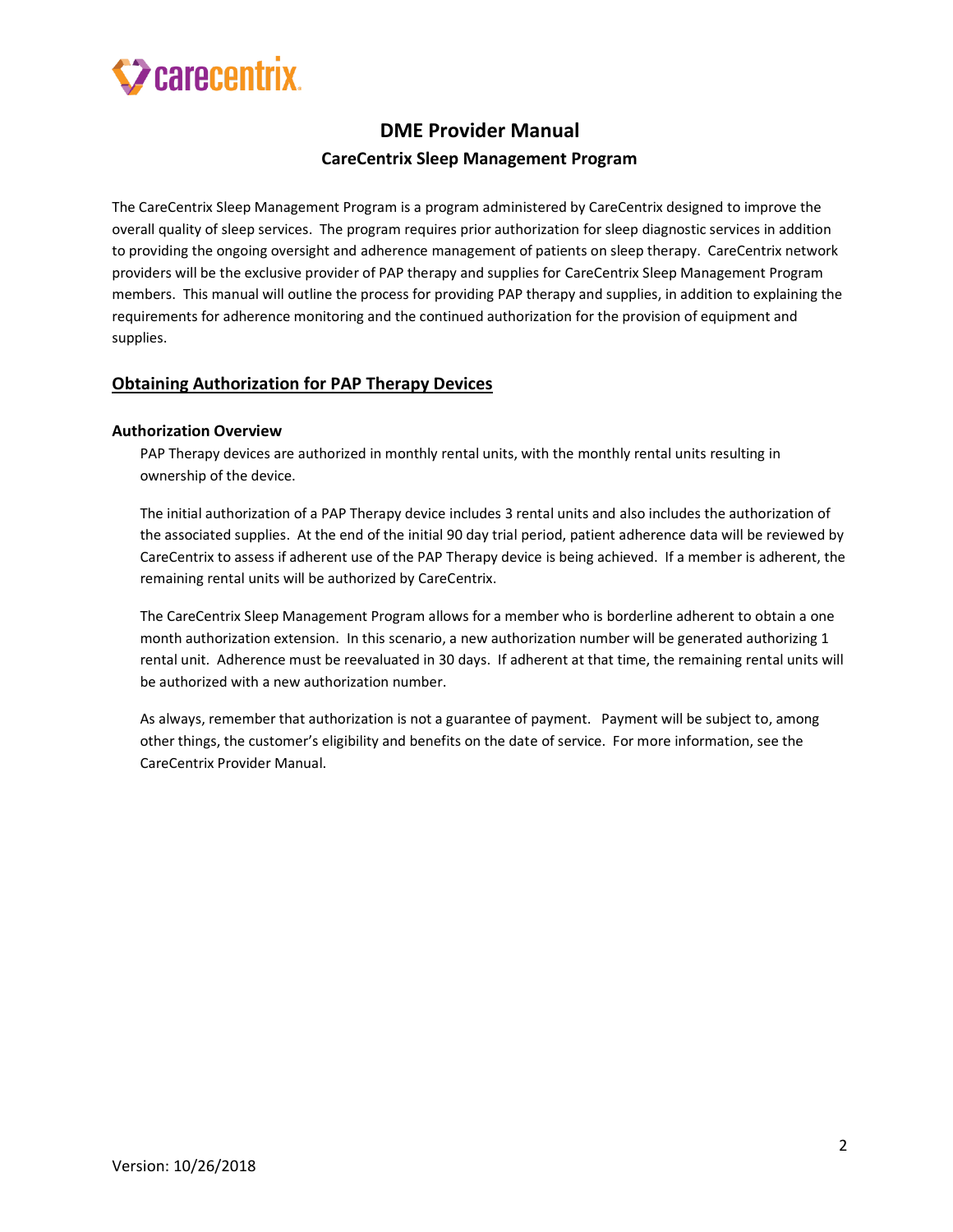

#### **Obtaining the Initial Authorization for a PAP Therapy Device**

- 1) Once you receive a request to set up a patient on CPAP, APAP or Bi-level therapy, a prior authorization is required from CareCentrix in order to deliver these services.
- 2) Log onto the CareCentrix Sleep portal at [www.sleepsms.com](http://www.sleepsms.com/) or the CareCentrix Provider Portal: HomeBridge at [www.carecentrixportal.com.](http://www.carecentrixportal.com/) If it is your first time accessing the Portal you will need to register and be approved for access to the portal.
- 3) The following information and documentation will be required in order to receive the prior authorization for PAP services:
	- a. The AHI /RDI (if the AHI/RDI is between  $5 14$ , supporting documentation must exist to include any of the following: Excessive daytime sleepiness (EDS); Impaired cognition; Insomnia; Mood disorder; Hypertension; Ischemic heart disease; or History of a stroke)
	- b. Copy of both the PSG and Titration Report with completed interpretations.
- 4) Once you receive your authorization number you may proceed with the initiation of services.

#### **Obtaining Authorization for the PAP Therapy Device for the Remaining Rental Period**

**CareCentrix will submit all requests for authorizations for the remaining rental period** on PAP devices based upon the patients' adherence to therapy. CareCentrix will not request authorizations for those patients that are determined to be non-adherent with therapy. Please see page 4 for further detail regarding adherence to therapy.

#### **Obtaining Authorization for Supplies, Loaner or Replacement PAP Therapy Device**

#### **Authorization for Supplies**

- 1) The initial authorization of a PAP Therapy device includes 3 rental units and also includes the authorization of the associated supplies.
- 2) To obtain authorization for additional supplies you will be required to submit a request through the CareCentrix Sleep portal at [www.sleepsms.com](http://www.sleepsms.com/) or the CareCentrix Provider Portal: HomeBridge at [www.carecentrixportal.com.](http://www.carecentrixportal.com/)
- 3) You must supply documentation that the patient has been using their PAP Therapy Device for at least 70% of nights for at least 4 hours per night in the last 30 day period.

#### **Authorization for Loaner and Replacement PAP Therapy Devices**

In the event of a PAP equipment malfunction of patient owned equipment and the equipment is outside of the manufacturer's warranty period, the following steps are required for authorization of a 30 Day Loaner Unit to assess the equipment's viability**:**

- 1) Log onto CareCentrix Sleep portal at [www.sleepsms.com](http://www.sleepsms.com/) or the CareCentrix Provider Portal: HomeBridge at [www.carecentrixportal.com.](http://www.carecentrixportal.com/)
- 2) Select Authorization for Loaner / Replacement PAP Device
- 3) The following information will be required for a 30 day authorization for a loaner PAP Device:
	- a. Documentation that patient is using equipment for at least 70% of nights for at least 4 hours per nights used in the last 30 day period.
	- b. Description of the malfunction of equipment and reason for assessment and repair
	- c. Description of the equipment being assessed for repair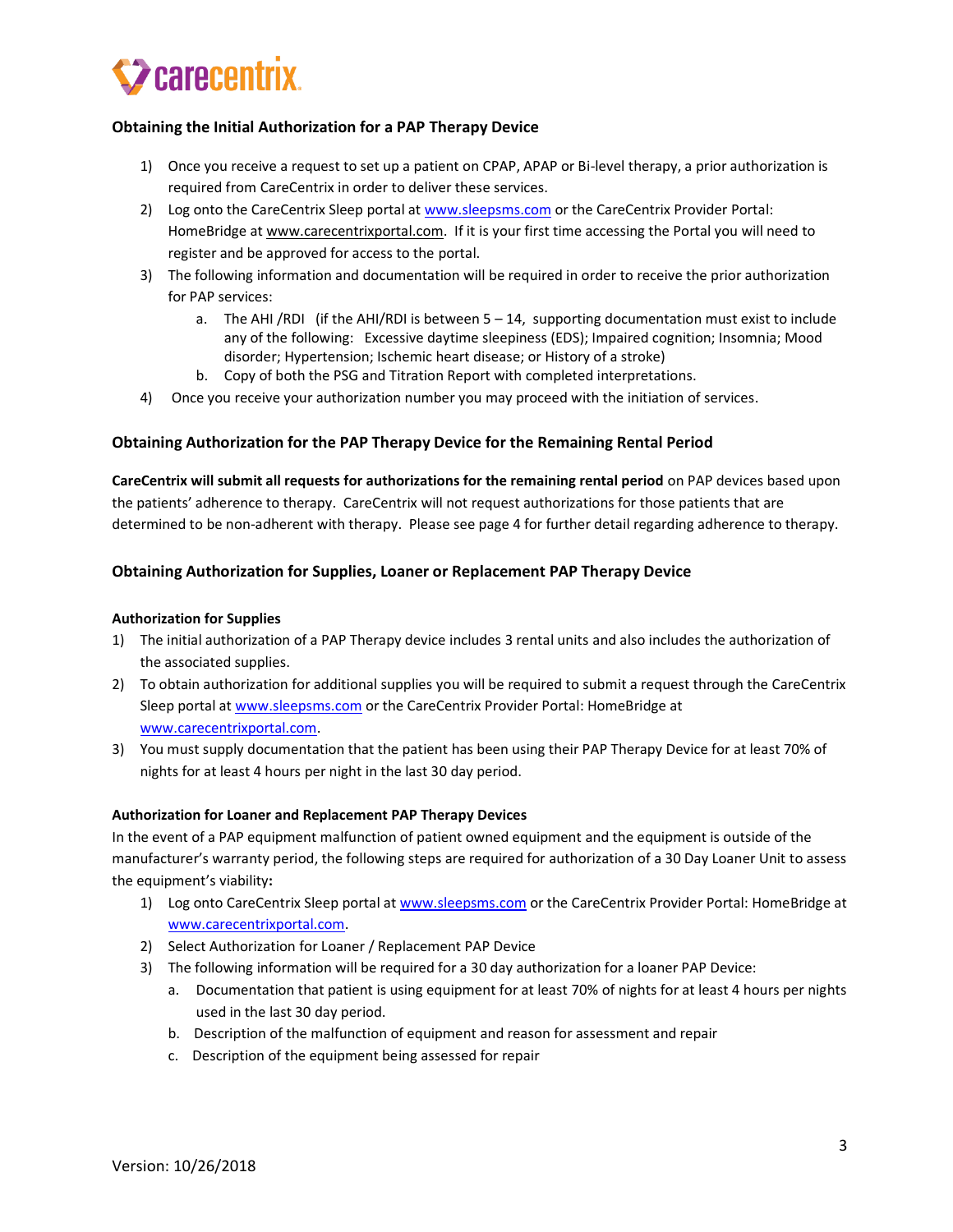

#### **Authorization for a Replacement PAP Therapy Device**

- 1) Log onto CareCentrix Sleep portal at [www.sleepsms.com](http://www.sleepsms.com/) or the CareCentrix Provider Portal: HomeBridge at [www.carecentrixportal.com.](http://www.carecentrixportal.com/)
- 2) Select Authorization for Loaner / Replacement PAP Device.
- 3) The following information will be required to be entered for authorization of a replacement PAP device:
	- a. Documentation that the patient is using equipment for at least 70% of nights for at least 4 hours per nights used in the last 30 day period.
	- b. Documentation/Report from third party manufacturer that existing unit is inoperable and irreparable
	- c. c. Documented repair costs are greater than rental period payments

## **Adherence Requirements for Continued Authorization**

#### **Adherence:**

Adherence is defined as a patient using their equipment for 70% of nights for at least 4 hours per nights used, with improvement of apneic events as captured via therapy AHI improvement from the baseline diagnostic AHI. The data utilized for the adherence determination will be taken from objective adherence data obtained via EncoreAnywhere (Philips/Respironics), AirView (ResMed), or InfoSmart (Fisher Paykel), based upon the equipment utilized by the provider. The data reviewed for the continued authorization of equipment will be the data obtained from the last 30 days of the initial 90 day trial period. If adherent an authorization extension will be issued for the remaining rental units.

#### **Borderline Adherence:**

- 1) If the patient has used their equipment for 55-69% of nights for at least 4 hours per nights used, or has used for at least 70% of nights for 3.00 to 3.99 hours per nights used, a "borderline" authorization extension will be recommended yielding an authorization for 30 days.
- 2) If the patient has utilized their equipment less than the above and a material reconfiguration of equipment exists within the last 30 days (ex: pressure change, mask refit, etc.) a "borderline" authorization extension will be recommended yielding an authorization for 30 days.

#### **Non-Adherence:**

If adherence documentation does not exist, or the adherence information does not demonstrate adherence as defined above, CareCentrix will not submit an authorization request for the remaining rental period. Any requests for authorizations for patients identified as non-adherent will require the authorization to be requested through the CareCentrix UM Department by faxing Medical necessity documentation from the patient's physician to **(866) 524- 9588.** If you have questions, feel free to call the iComply department at 844-457-9972 and one of our associates will assist with your request.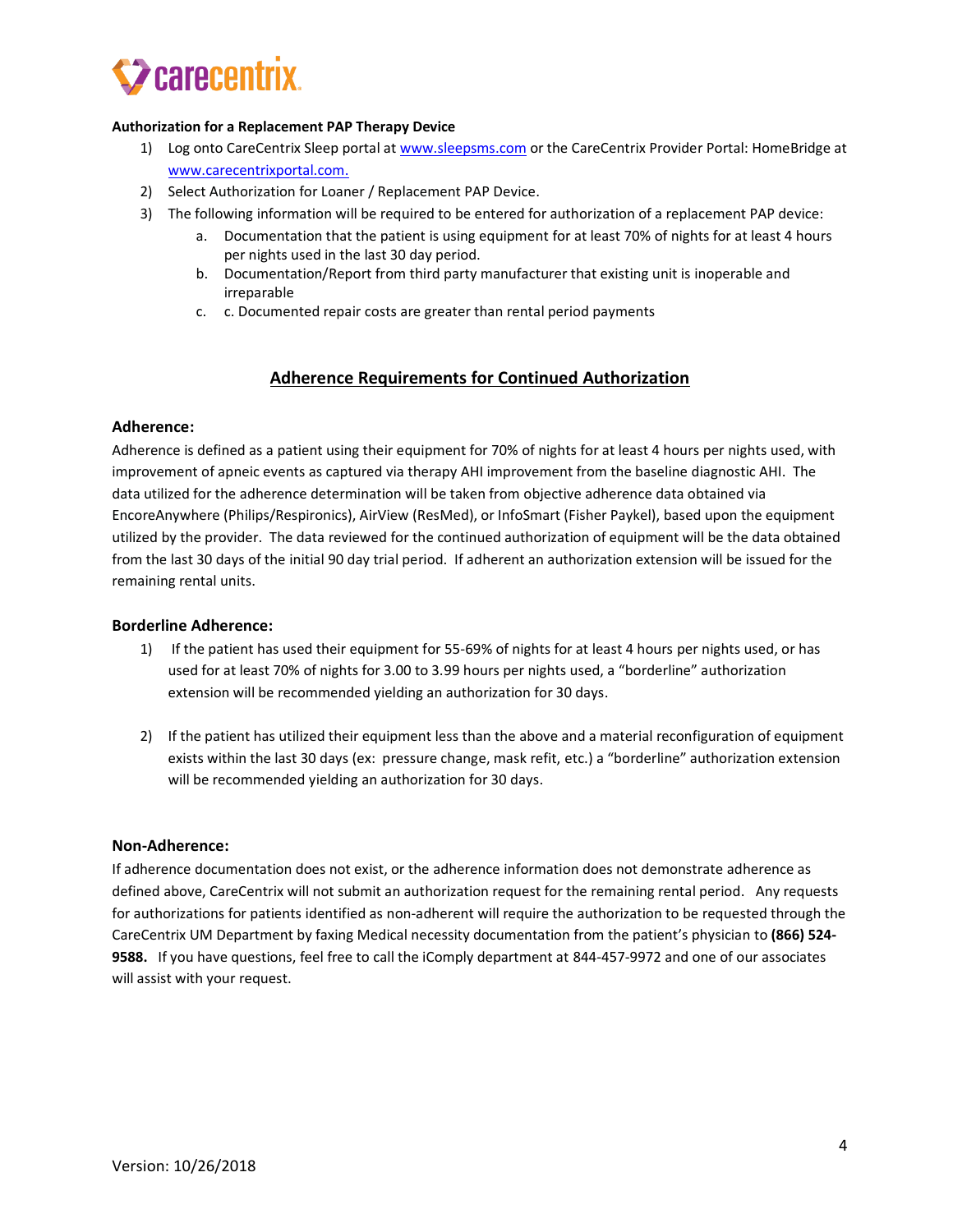# carecentrix

# **Requirements for PAP Therapy Set-Up and Adherence Monitoring**

### **Required Equipment:**

All DME providers participating in the CareCentrix Sleep Management Program must provide patients with minimum equipment standards to include either Philips (Respironics), ResMed or Fisher Paykel PAP Therapy Devices **equipped with modem technology for adherence monitoring purposes**. All PAP Therapy Devices must be equipped to provide **both usage** and **efficacy** data monitoring.

#### **Required Set-Up Documentation for the Initiation of** *iComply* **Adherence Monitoring by CareCentrix:**

You are required to notify CareCentrix of the progress of all PAP Therapy Set Ups. In order to facilitate the communication of "real time" status updates for your patients, you will utilize the SleepUM Patient Management System. *SleepUM* is where you will be providing information on your patients' progress. SleepUM will also allow you to set follow up dates to assist you with managing your patients through the PAP Set Up process.

Additionally, upon setting patients up on PAP therapy devices that monitor both usage and efficacy, you will need to provide CareCentrix with the ability to view and access the patient's therapy adherence data that is transmitting to the device manufacturer web adherence monitoring sites (EncoreAnywhere, Airveiw or Infosmart). Instructions on how to provide this access will be provided to your company during orientation to the program. If you have additional questions regarding this process, please contact one of our iComply team members at 844-457-9972.

The steps for successfully using the *SleepUM Patient Management System* to update the progress of the PAP Set Up are as follows:

- *1)* You may log-in to the SleepUM Patient Management system by typing or clicking the following link: [https://www.sleepum.com/user/login.](https://www.sleepum.com/user/login) You may also access by first navigating to the CareCentrix Provider Portal: HomeBridge a[t www.carecentrixportal.com](http://www.carecentrixportal.com/) and clicking on the link for "*SleepUM*". Note: Once your account has been activated for the CareCentrix Provider Portal: HomeBridge, you will be emailed a link to create a new password in order to access SleepUM.
- 2) If you are an existing user to SleepUM, enter the same user name and password you have used previously to log into SleepUM. You may be prompted to change your password before logging on if SleepUM has been updated recently.

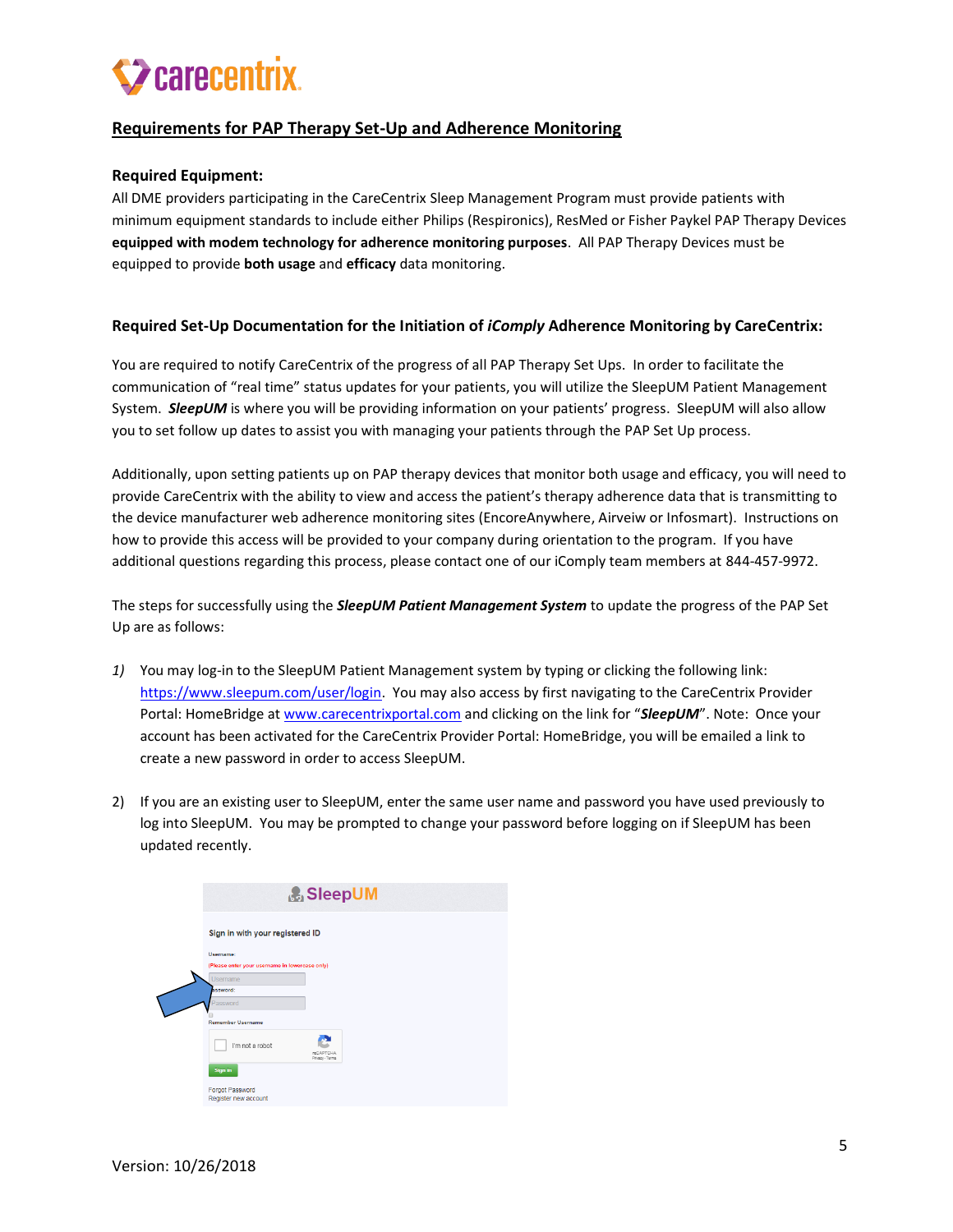

3) Review the HIPAA confidentiality notice and indicate your acceptance.



4) Once you are logged in, you will see two boxes: One for our patients that have been provided an authorization for a PAP Therapy Set Up; and one box for patients that have been set up on PAP Therapy and are now being monitored for therapy adherence through the iComply program. You will be working out of the PAP Therapy section to provide the real time status updates. The iComply section will provide you with read only access to the patients being monitored in the iComply program. To access the patient information in either area, click the green "Go" box.

| <b>Workflow Dashboard</b>       |    |
|---------------------------------|----|
|                                 |    |
| ⊵ PAP Therapy - Stage 3         | Go |
|                                 |    |
|                                 |    |
| In: Therapy Adherence - Stage 4 | Go |

- 5) Once you click on the Go Button you will be brought to a list of all the patients requiring a PAP Therapy set up.
- 6) From this view you can search for any patient in the list as well as export the entire list in excel or CSV format.
- 7) To open a patient record, click anywhere on the row where the patient is listed.

| Pap Therapy - Stage 3   |            |                     |                  |                        |       |    |                |       |             |            |                            |            |  |
|-------------------------|------------|---------------------|------------------|------------------------|-------|----|----------------|-------|-------------|------------|----------------------------|------------|--|
| Active                  | Inactive   |                     |                  |                        |       |    |                |       |             |            |                            | B          |  |
| Authorization Follow-Up |            | Assigned To $\land$ | <b>Last Name</b> | <b>First Name City</b> |       |    | State Provider | Plan  | Physician   | <b>CPT</b> | Referral                   | Age Status |  |
| 29640496                | 04/04/2014 |                     | Test             | Test                   | Camby | IN | National       | Cigna | Smith, John |            | E0601 03/27/2014 20 Active |            |  |

8) Once you open the individual patient record in the PAP Therapy Section (Patient's Pending PAP Therapy Set Up) you will be able to enter key milestone dates providing the status of the PAP Therapy set up. You will also be able to view any notes associated with the patient, as well as upload the completed Provider Set Up Form.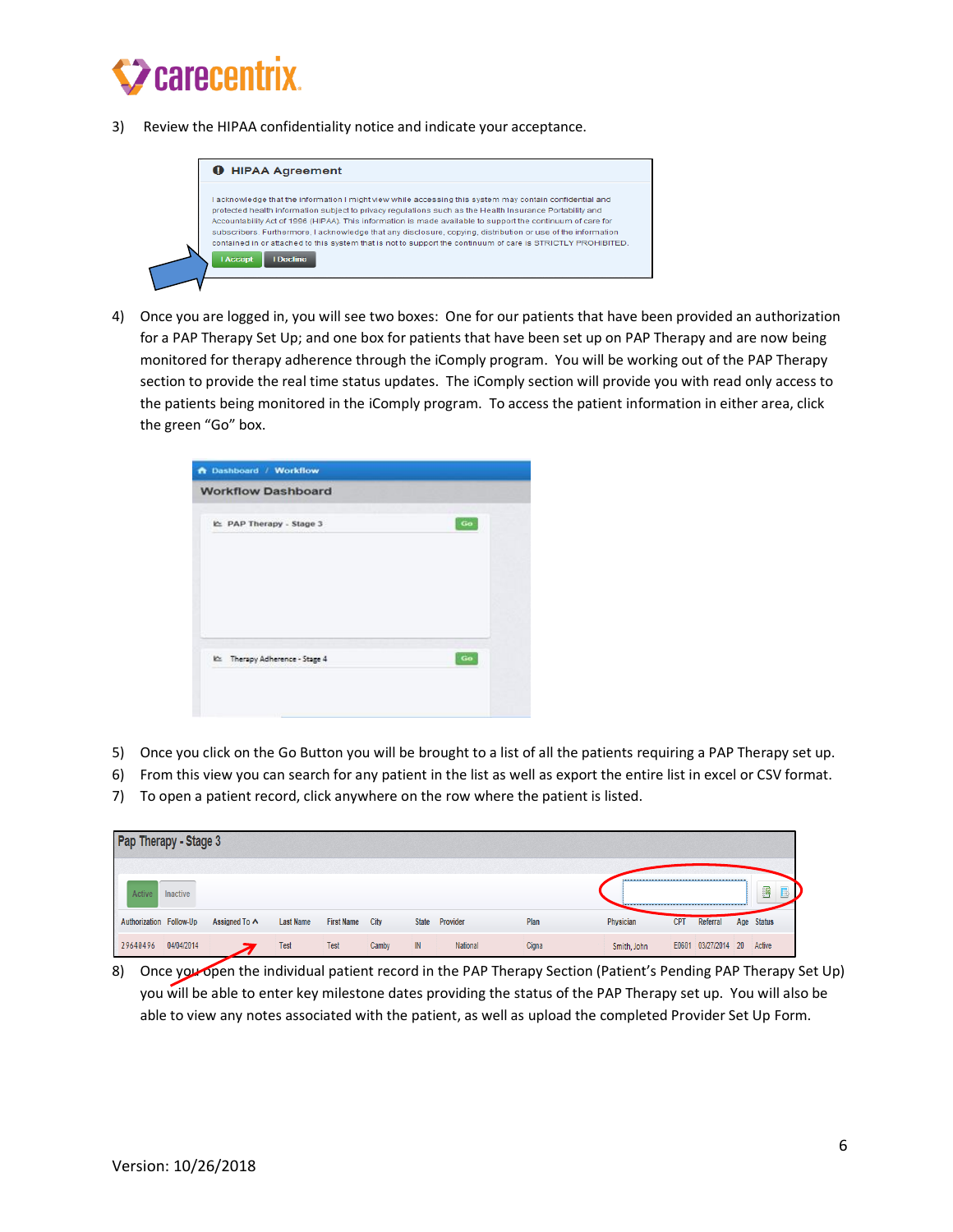

| Test Test                                                                                 | x y Pap Therapy - Stage 3           |            |                | 12745                                          |                                                                            |
|-------------------------------------------------------------------------------------------|-------------------------------------|------------|----------------|------------------------------------------------|----------------------------------------------------------------------------|
| 5581 E N Cty Line Rd<br>Camby, IN 46113<br>$-$ No Email Address $-$<br>Home: 317-831-4588 | A PAP Milestones<br>Auth Referral   | 03/27/2014 | $\blacksquare$ | <b>PAP Set Up Form</b>                         | <b>El Authorization</b><br>Auth ID: 29640496<br>Override Status: - None -- |
| DOB / Gend 03/19/1956 (M)                                                                 |                                     |            |                | Faxed or Uploaded                              | Auth Status: PAP Therapy<br><b>CCX Status: VALID</b>                       |
| USleep ID: - None --<br>Patient ID: 117107                                                | <b>PAP Scheduled Set</b><br>Up Date |            | $\overline{a}$ | by DME Provider<br>$\Box$<br><b>PAP Set Up</b> | Service Date: - None -<br>Auth Start: 03/27/2014                           |
| CPID: 3677859                                                                             | PAS Set Up                          |            | o              | Abandoned                                      | Auth End: 07/25/2014<br>CCX Intake ID: 4705680                             |
| Diagnosis:<br>7.500                                                                       | Performe                            |            |                |                                                | Service ID: 205932                                                         |
| <b>CPAP Setting:</b><br><b>No PAP Settings Available</b>                                  |                                     |            |                |                                                | <b>EDPhysicians</b>                                                        |
| <b>CPAP Service Date:</b>                                                                 |                                     |            |                | Save                                           | Cancel                                                                     |
| $-$ None $-$                                                                              |                                     |            |                |                                                | <b>&amp;</b> Referring Physician<br>Smith, John                            |
| <b>ED</b> Patient Coverage                                                                |                                     |            |                |                                                |                                                                            |
| Heath Plan A                                                                              | <b>Notes</b>                        |            |                | + New X (D)                                    |                                                                            |

- 9) You will be required to enter in the following milestone dates: a) The date you spoke with the patient and scheduled the PAP Therapy Set Up b) The Actual Date of the Set Up c) The Date the Set Up Form was Faxed or Uploaded into SleepUM.
- 10) After entering each date in the required field, you must click the "Save" Button to confirm the date entered. **Note:** If you are unable to perform the patient set up (for example: unable to reach the patient; the patient refuses; etc.), we would ask that you provide a status by entering the date the set up was canceled in the "PAP Set Up Abandoned" field. You may also add a note in the note section as to why the set up was unable to be completed. This notification is ONLY for notification for the iComply program, and NOT for canceling or editing authorization information.
- 11) After completing the Set Up of your customers on PAP therapy, you will be required to upload or fax the Provider Set Up Form to CareCentrix in order for the customer to be enrolled in the iComply Program**.** The required information will contain the following:
	- a) Customer Demographic Information
	- b) Contact Information to include home and cell telephone numbers and email address
	- c) The patient's diagnostic baseline AHI
	- d) Ordering Physician Information
	- e) Equipment and Supply Details
	- f) Any additional notes that may assist the iComply clinician when following up with the patient regarding therapy adherence
	- **g) You are required to Upload or Fax the Provider Set-Up Form to CareCentrix within 48 hours post set-up to: 866-501-4668.**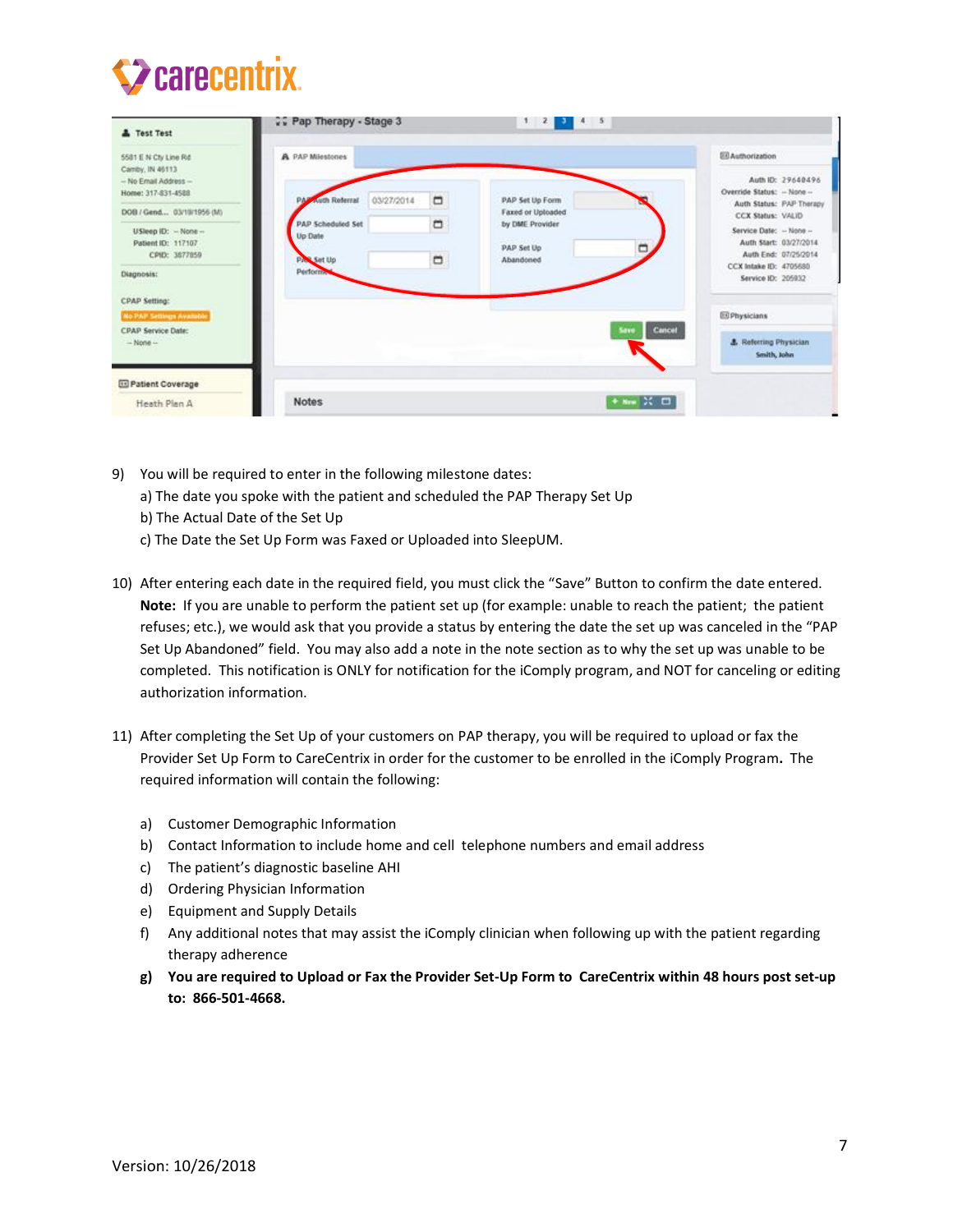# **Z** carecentrix.

**If uploading the Set Up Form directly to SleepUM**, click the "Documents" tab below the note section of the record

| <b>Notes</b>         | + New X O                |
|----------------------|--------------------------|
| > Initial Outreach   | Jane Smith on 03/28/2014 |
|                      |                          |
| D Documents<br>Notes |                          |

Select "Other" for the Document Type and the screen will display the ability to upload the completed " PAP Set Up Form" from your computer.

|                     | <b>Documents</b>      |      |             | <b>ARX ARS ARTICA ADB ARD DOTHER</b> |
|---------------------|-----------------------|------|-------------|--------------------------------------|
| Tag                 | ID                    | Date | Description | Category                             |
| <b>No Documents</b> |                       |      |             |                                      |
|                     |                       |      |             |                                      |
| <b>Notes</b>        | <b>Documents</b><br>n |      |             |                                      |

Select Browse to select your patient's completed PAP Set Up Form from your computer. Once selected, you will see the name of your document appear next to the Browse button. Type in "PAP Set Up" Form into the description field and Click "Upload"

|              | <b>Documents</b>    |      |                                  | <b>ARX AR PSG ARTIR AROB ARTIER</b> |                    |  |
|--------------|---------------------|------|----------------------------------|-------------------------------------|--------------------|--|
|              | PAP Set Up Form     |      | <br>C:\. Test Patient set up<br> | Browse                              | <b>Upload</b><br>H |  |
| Tag          | ID                  | Date | Description                      |                                     | Category           |  |
|              | <b>No Documents</b> |      |                                  |                                     |                    |  |
|              |                     |      |                                  |                                     |                    |  |
| <b>Notes</b> | <b>D</b> Documents  |      |                                  |                                     |                    |  |

 $\overline{\mathsf{I}}$